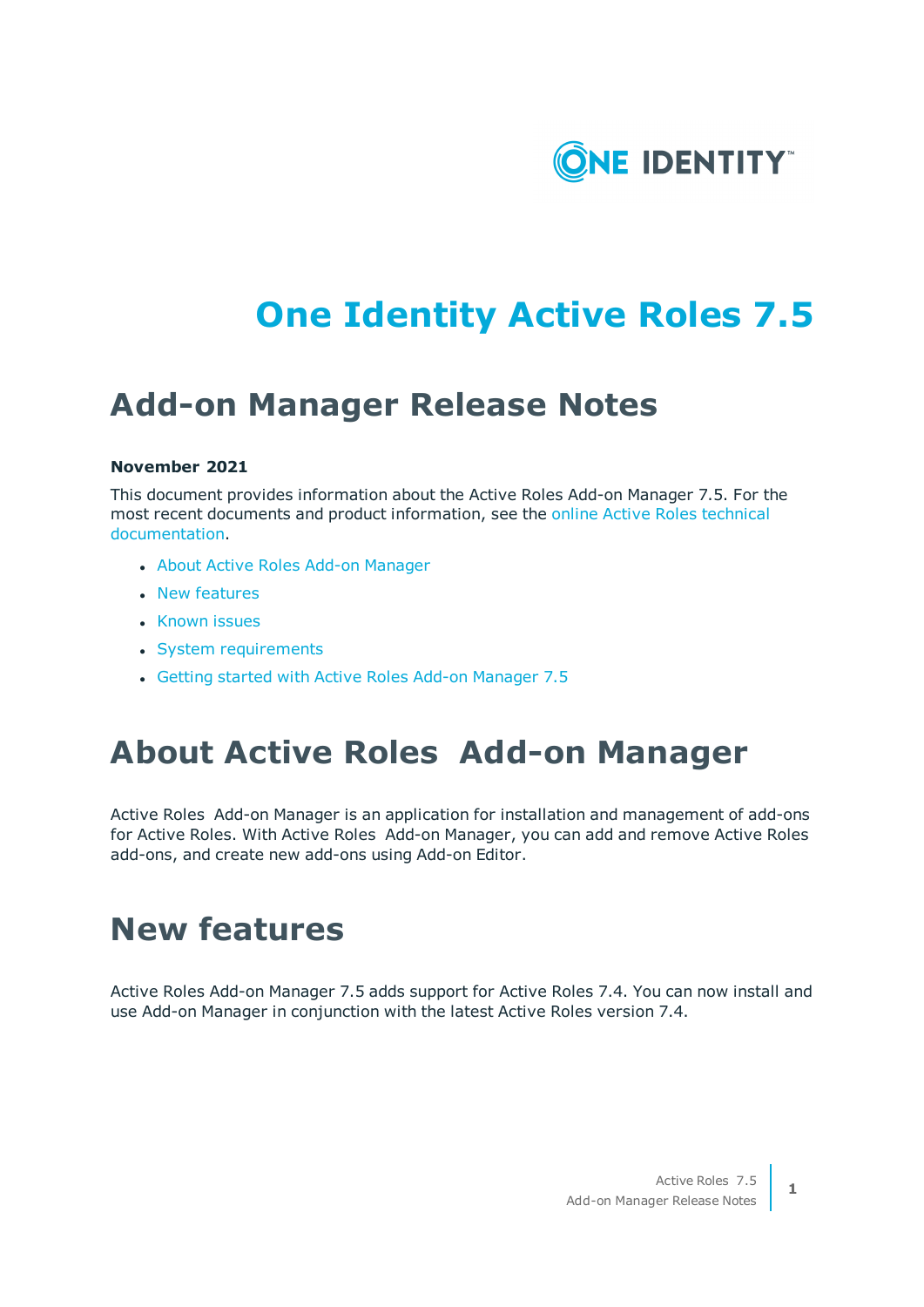# <span id="page-1-0"></span>**Known issues**

The following is a list of issues known to exist at the time of Active Roles Add-on Manager 7.5 release.

### **Table 1: Known issues**

| <b>Known Issue</b>                                                                                                                                                                                                                             | <b>Defect</b><br>ΙD |
|------------------------------------------------------------------------------------------------------------------------------------------------------------------------------------------------------------------------------------------------|---------------------|
| After you install an add-on that creates Web Interface customization items,<br>you may encounter the following issue: the Web Interface does not display<br>customization items created by the add-on.                                         | 179835              |
| Workaround                                                                                                                                                                                                                                     |                     |
| Click the Reload command in the Web Interface.                                                                                                                                                                                                 |                     |
| After you install an add-on that creates a virtual attribute, you may encounter<br>the following issue: the virtual attribute is not displayed in the <b>Advanced</b><br>Properties dialog box of an object.                                   | 180508              |
| Workaround                                                                                                                                                                                                                                     |                     |
| Reconnect to the Administration Service after you install the add-on.                                                                                                                                                                          |                     |
| After you install an add-on that creates a virtual attribute and a Web Interface<br>customization item that uses this virtual attribute, you may encounter an<br>error when opening a Web Interface site.                                      | 180524              |
| Workaround                                                                                                                                                                                                                                     |                     |
| Restart Internet Information Services (IIS) on the Web server running the<br>Web Interface (for example, by entering the iisreset command at a command<br>prompt).                                                                             |                     |
| If there is a replication group in your Active Roles environment, do the<br>following:                                                                                                                                                         |                     |
| 1. After the changes are propagated to all replication partners, click the<br><b>Reload</b> command in the Web Interface.                                                                                                                      |                     |
| If the Web Interface does not open, enter the following in the address<br>bar of your browser to reload the Web Interface:<br><site url="">/customization/metadata-<br/>Reload.aspx?ReloadFromWorkingCopy=1</site>                             |                     |
| 2. After the changes are propagated to all replication partners, restart<br>Internet Information Services (IIS) on the Web server running the Web<br>Interface (for example, by entering the iisreset command at a<br>command prompt).         |                     |
| When you use Add-on Manager to uninstall an add-on, you may encounter the<br>following error: "Object 'objectDN' was not found." This error may occur when<br>the add-on modifies an existing object during installation, and then this object | 180700              |

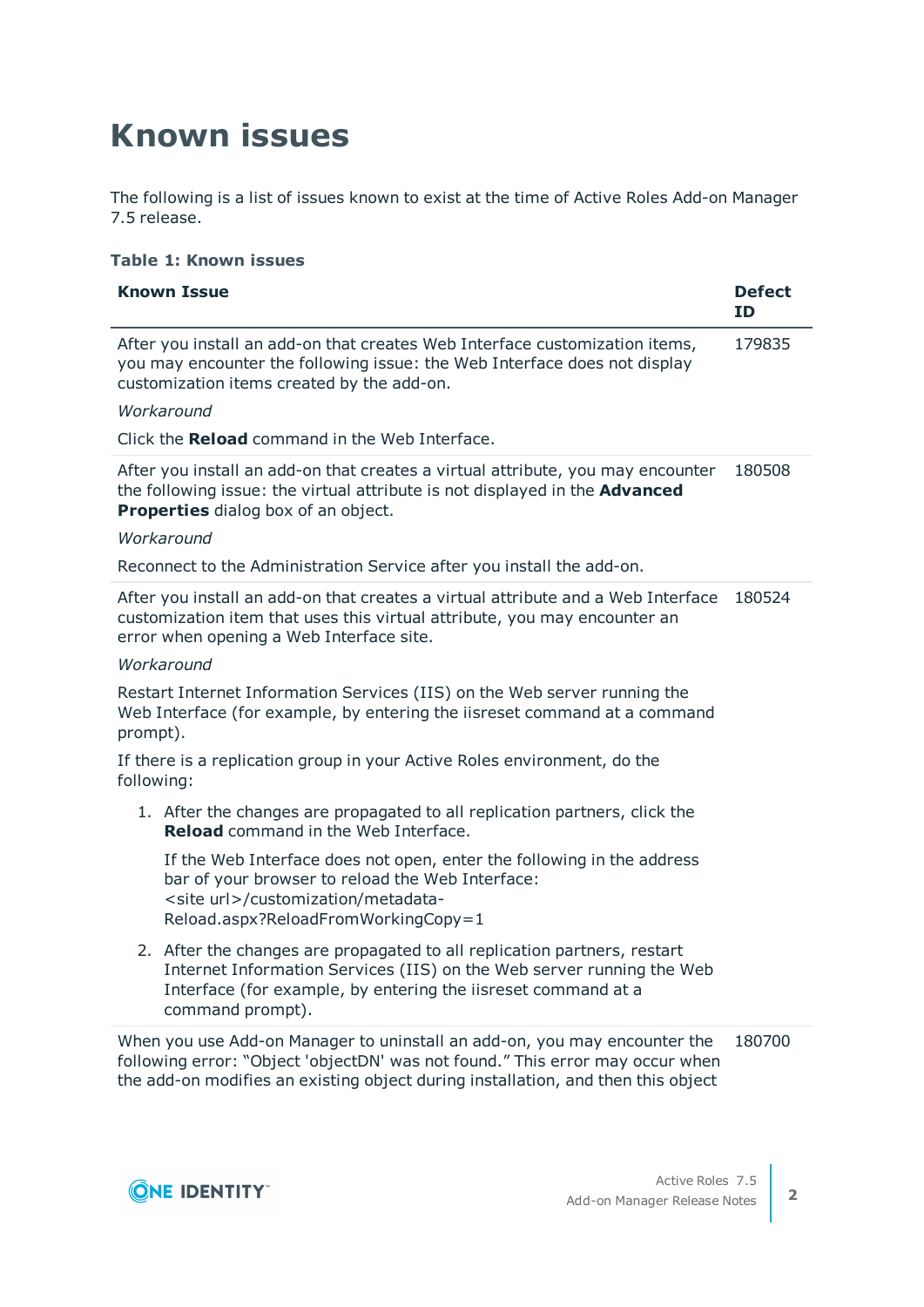| <b>Known Issue</b>                                                                                                                                                                                                                                                                                                                                                                                               | <b>Defect</b><br><b>ID</b> |
|------------------------------------------------------------------------------------------------------------------------------------------------------------------------------------------------------------------------------------------------------------------------------------------------------------------------------------------------------------------------------------------------------------------|----------------------------|
| is deleted by a user after the add-on has been installed.                                                                                                                                                                                                                                                                                                                                                        |                            |
| Workaround                                                                                                                                                                                                                                                                                                                                                                                                       |                            |
| Uninstall the add-on from the command line using the /ForceUninstall<br>parameter. For example: AddOnManager.exe / UninstallAddon<br>/AddonName:"My Addon" /ForceUninstall /Service:"servicename"<br>/User:"Domain\User" /Password:"password"                                                                                                                                                                    |                            |
| After you uninstall an add-on that creates a virtual attribute and a Web<br>Interface customization item that uses that virtual attribute, you may<br>encounter the following behavior in the Web Interface: The Web Interface<br>customization item created by the add-on is not removed. You may also<br>encounter the following error in the Web Interface: "An error occurred during<br>the last operation." | 180721                     |
| Workaround                                                                                                                                                                                                                                                                                                                                                                                                       |                            |
| Use the following steps to resolve this issue:                                                                                                                                                                                                                                                                                                                                                                   |                            |
| 1. Click the Reload command in the Web Interface.                                                                                                                                                                                                                                                                                                                                                                |                            |
| If the Web Interface does not open, enter the following URL in the<br>address bar of your browser to reload the Web Interface: < site<br>url>/customization/metadata-Reload.aspx?ReloadFromWorkingCopy=1                                                                                                                                                                                                         |                            |
| NOTE: If there is a replication group in your Active Roles envir-<br>onment, reload the Web Interface only after the changes are propag-<br>ated to all replication partners.                                                                                                                                                                                                                                    |                            |
| 2. Restart Internet Information Services (IIS) on the Web server running<br>the Web Interface (for example, by entering the iisreset command at<br>a command prompt).                                                                                                                                                                                                                                            |                            |
| NOTE: If there is a replication group in your Active Roles envir-<br>onment, restart IIS only after the changes are propagated to all replic-<br>ation partners.                                                                                                                                                                                                                                                 |                            |
| After you install an add-on that creates Web Interface customization items,<br>you may encounter the following behavior in the Web Interface: The Web<br>Interface customization items created by the add-on are not displayed. This<br>issue may occur if you provide incorrect user name and password for<br>reloading Web Interface sites.<br>Workaround                                                      |                            |
| Click the Reload command in the Web Interface.                                                                                                                                                                                                                                                                                                                                                                   |                            |
| When you install Add-on Manager from the command line, you may encounter                                                                                                                                                                                                                                                                                                                                         | 183252                     |

the following error: "Command line option syntax error. Type Command /? for Help." This error may occur if one or several parameters of the command contain more than 255 characters.

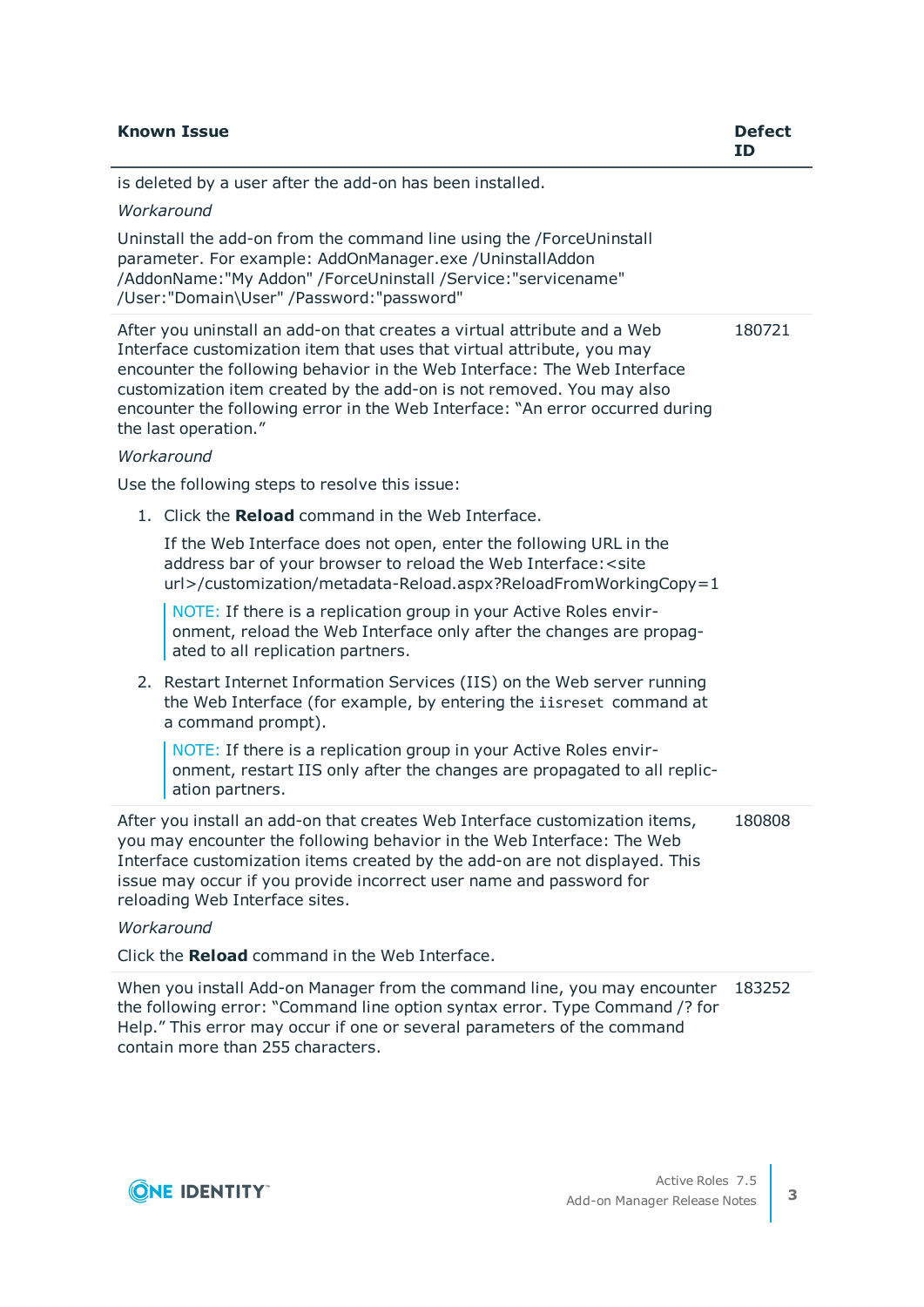### *Workaround*

Edit the command line parameters (for example, the path to a file) so that each parameter is no more than 255 characters long.

# <span id="page-3-0"></span>**System requirements**

Before installing Active Roles Add-on Manager 7.5, ensure that your system meets the following minimum hardware and software requirements.

| <b>Requirement</b>          | <b>Details</b>                                                                                         |
|-----------------------------|--------------------------------------------------------------------------------------------------------|
| Platform                    | Any of the following:                                                                                  |
|                             | $\bullet$ Intel 64 (EM64T)                                                                             |
|                             | $-MD64$                                                                                                |
|                             | 1 GHz processor or faster                                                                              |
| Memory                      | At least 1 GB of RAM                                                                                   |
| Hard Disk Space             | At least 100 MB of free disk space                                                                     |
| <b>Operating System</b>     | Any of the following:                                                                                  |
|                             | • Microsoft Windows Server 2012, Standard or Datacen-<br>ter edition                                   |
|                             | Microsoft Windows Server 2012 R2, Standard or<br>$\bullet$<br>Datacenter edition                       |
|                             | • Microsoft Windows 7, Ultimate, Professional or Enter-<br>prise edition, 64-bit (x64), Service Pack 1 |
|                             | • Microsoft Windows 8, Professional or Enterprise edition,<br>64-bit (x64)                             |
|                             | Microsoft Windows 8.1, Professional or Enterprise<br>edition, 64-bit (x64)                             |
|                             | Microsoft Windows Server 2016, Standard or Datacen-<br>$\bullet$<br>ter edition                        |
|                             | Microsoft Windows Server 2019, Standard or Datacen-<br>$\bullet$<br>ter edition                        |
| Microsoft .NET<br>Framework | Microsoft .NET Framework 4.7.2                                                                         |

**Table 2: System Requirements**

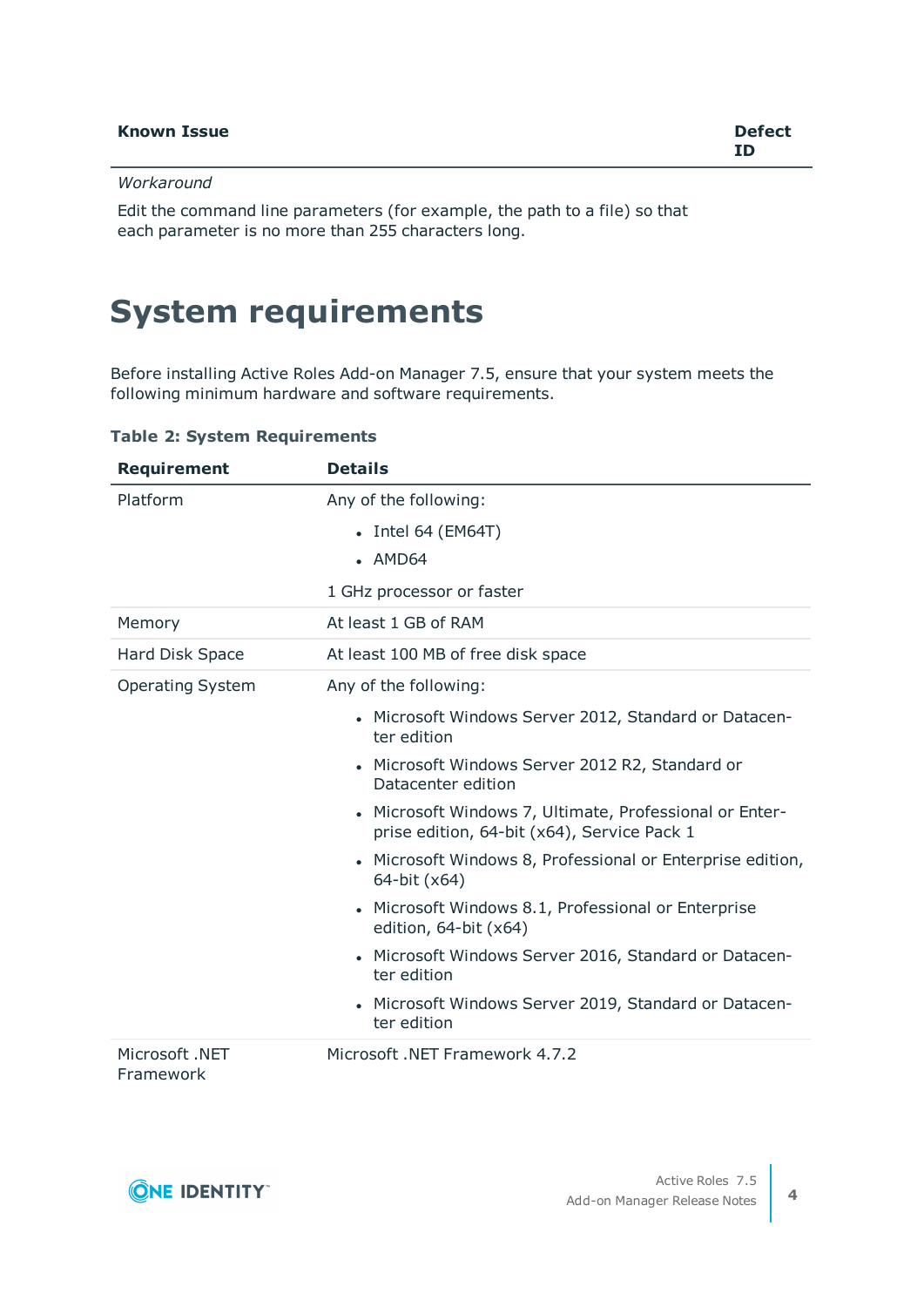| Requirement                     | <b>Details</b>                                                       |
|---------------------------------|----------------------------------------------------------------------|
| Active Roles Console            | Console (MMC Interface) of Active Roles version 7.4, 64-bit<br>(x64) |
| Microsoft Windows<br>PowerShell | Windows PowerShell 5.1 or later                                      |
| Web Browser                     | Microsoft Edge                                                       |

# **Upgrade and compatibility**

Active Roles Add-on Manager 7.5 is compatible with Active Roles 7.4 only. You can install Active Roles Add-on Manager 7.5 side-by-side with an earlier version of Active Roles Addon Manager on the same computer.

# <span id="page-4-0"></span>**Getting started with Active Roles Addon Manager 7.5**

- Upgrade and installation [instructions](#page-4-1)
- Add-on Manager [command](#page-5-0) line interface
- **.** Using [Add-on](#page-5-1) Editor
- **[Additional](#page-9-0) resources**

## <span id="page-4-1"></span>**Upgrade and installation instructions**

To upgrade Active Roles Add-on Manager to version 7.4, first upgrade your Active Roles installation to version 7.4, and then use the following instructions to install and configure Active Roles Add-on Manager 7.5.

### *To install and configure Add-on Manager*

- 1. Run the Add-on Manager Setup program, and complete the Setup wizard to install Add-on Manager.
- 2. In the configuration wizard that appears after you complete the Setup wizard, choose from the options to specify the Active Roles Administration Service on which you want to use Add-on Manager, and then click **Register**:
	- <sup>l</sup> If you choose the **Any available Administration Service** option, the wizard registers Add-on Manager with the nearest Administration Service, connecting

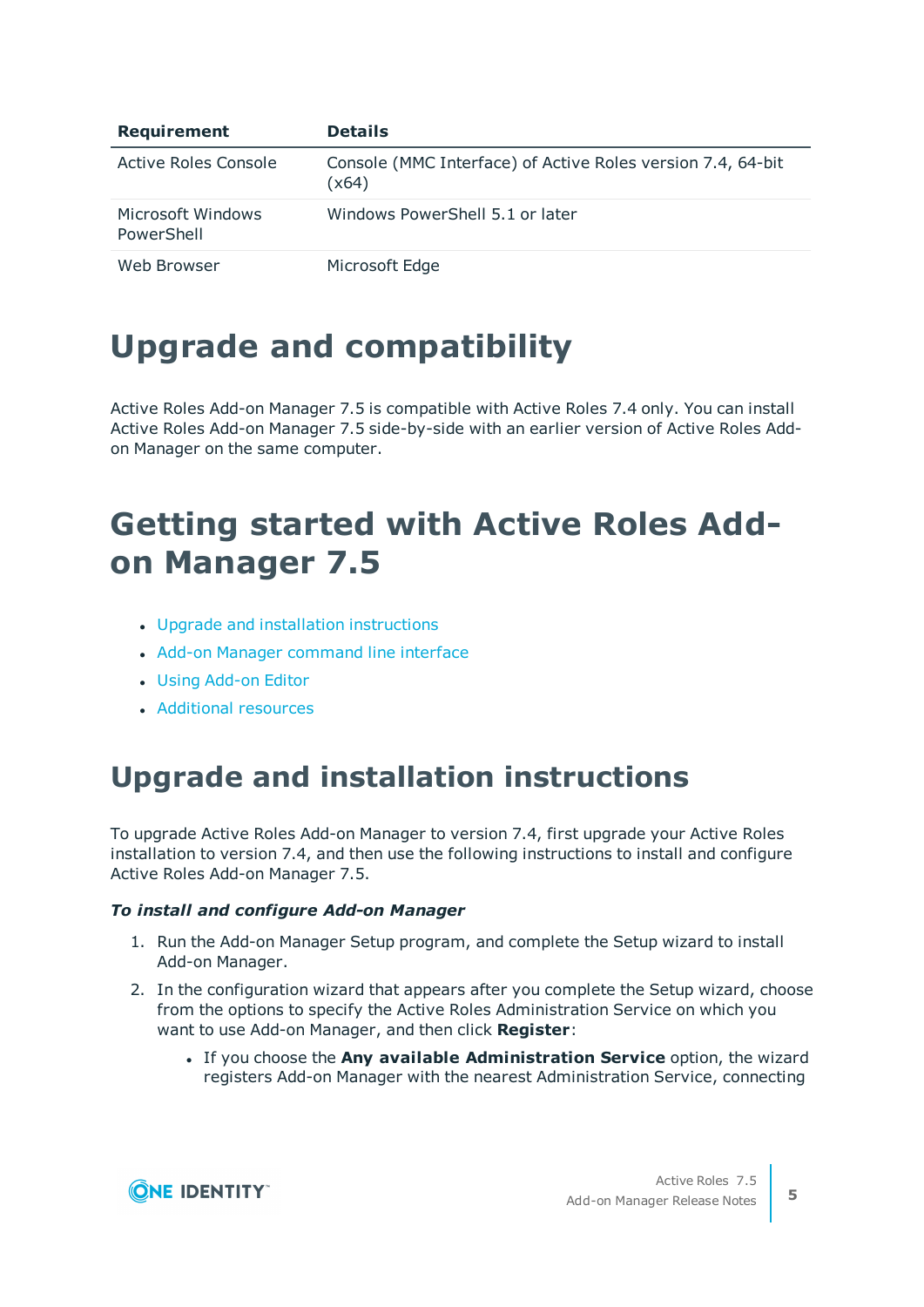to that Administration Service with the credentials of your current logon account. In this case, your current logon account must be Active Roles Admin.

<sup>l</sup> If you choose the **Administration Service on this computer** option, the wizard registers Add-on Manager with the Administration Service that runs on the computer you specify, connecting to that Administration Service with the user name and password you supply. Ensure that you supply the user name and password of Active Roles Admin.

You can install Active Roles Add-on Manager 7.5 side-by-side with an earlier version of Active Roles Add-on Manager on the same computer. Another option is to install Active Roles Add-on Manager 7.5 on a different computer. If you no longer need the earlier version of Add-on Manager, you can uninstall it from Program and Features in Control Panel.

## <span id="page-5-0"></span>**Add-on Manager command line interface**

You can use Add-on Manager from the command line. For a complete command line reference, switch to the Add-on Manager installation folder at the command prompt and run the following command: **ActiveRolesAddOnManager\_7.5.exe /?**

# <span id="page-5-1"></span>**Using Add-on Editor**

Add-on Editor is a tool for creating and editing add-ons. Add-on Editor creates a functional add-on which you can use immediately after it was created. After Add-on Editor generates an add-on, you can always customize it by adding objects and scripts to your add-on.

## **Creating an add-on**

You can use the following steps to create an add-on:

- 1. To open Add-on Editor, click **Create New** on the Add-on Manager application page in the Active Roles console, or click **Add-on Editor** on the **Start** menu.
- 2. In the **Connect to Administration Service** dialog box, select the Active Roles Administration Service you want Add-on Editor to connect to, and specify a user name and password.
- 3. On the **Create or Edit Add-on** page, select the option **Create a new add-on** and click **Next**.

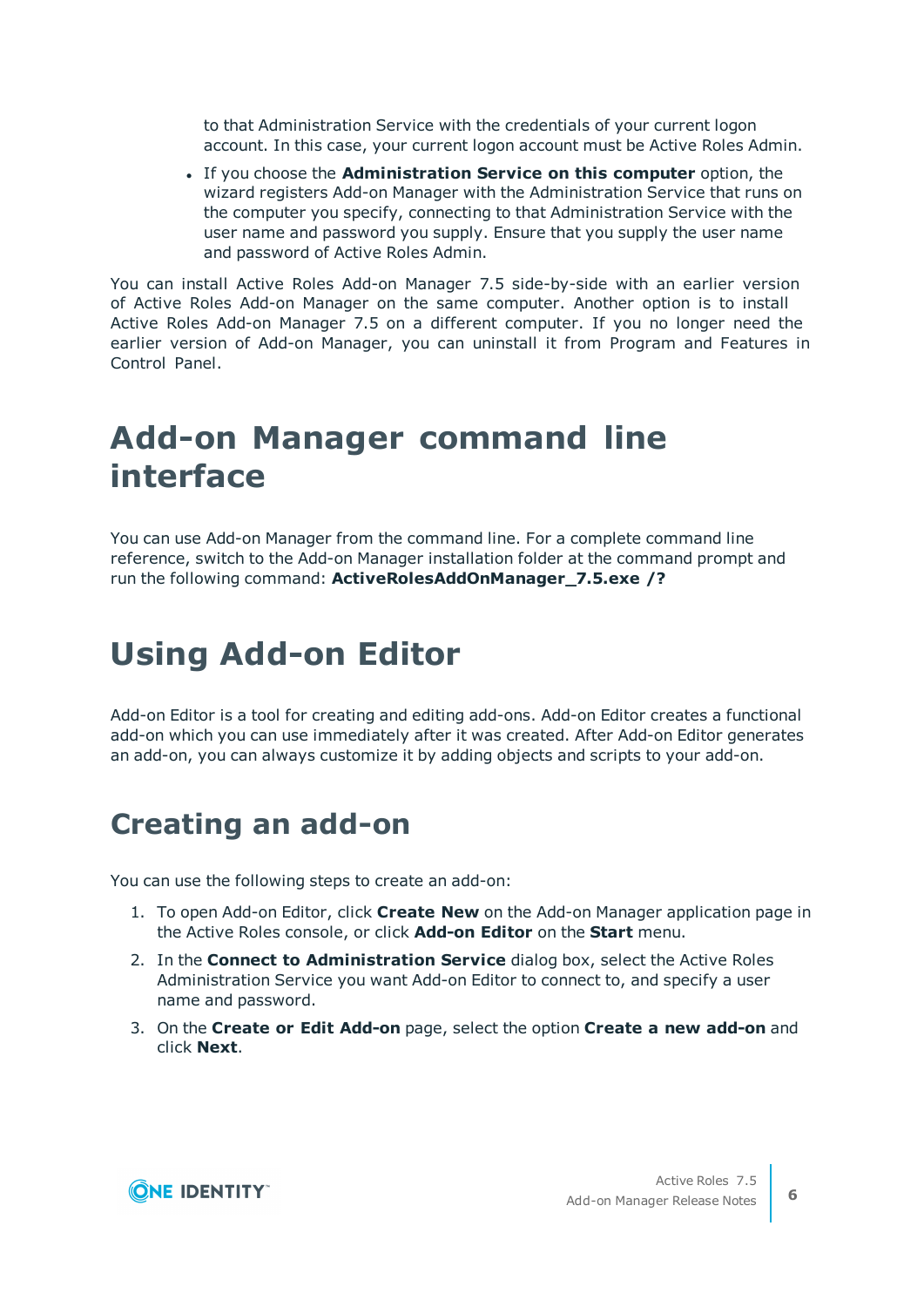- 4. On the **General Add-on Settings** page, fill in the provided text boxes and click **Next**.
- 5. On the **Add-on Objects** page, select Active Roles objects and Web Interface customization items for your add-on:
	- <sup>l</sup> To add Active Roles objects, click **Add Active Roles Objects**. Then, on the **Add Active Roles Objects** page, select check boxes to specify the objects to be included in the add-on, and click **OK**.
	- <sup>l</sup> To add Web Interface customization items, click **Add WI Customization items**. Then, on the **Add Web Interface Customization Items** page, specify the configuration from which you want to export customization items, select check boxes to specify the items to be included in the add-on, and click **OK**.
- 6. Once you have selected add-on objects, click **Next** to continue.
- 7. On the **Save Add-on** page, select the file your add-on will be saved to, and click **Next**.
- 8. On the **Ready to Create Add-on** page, review the settings for your add-on. If you want to specify advanced settings, click the **Advanced** button.
- 9. On the **Advanced Settings** page, configure the following settings for your add-on and click **OK**:
	- **. Show in Raw mode only** Select this check box if you want Add-on Manager to display your add-on only when the Active Roles console is in Raw view mode.
	- **. Show Uninstall link** Select this check box to have Add-on Manager provide the **Uninstall** command for your add-on in the Active Roles console. If you don't select this check box, the only way to uninstall your add-on is by using Add-on Manager command line. For a list of command-line options, type AddOnManager.exe /? at a command prompt.
	- <sup>l</sup> **Show Add-on Configuration page** By default, the add-on title link on the Add-on Manager page opens the **Add-on Details** dialog box. If your add-on has a configuration page, you can configure the add-on title link to open the configuration page. Select the **Show Add-on Configuration page** check box and supply the DN of the application object included in your add-on if you want the add-on title link to open the configuration page for your add-on.
	- <sup>l</sup> **Web Interface customization label** Use this text box to enter the Web Interface customization label. All Web Interface customization items added by this add-on will be marked in the add-on XML by this label. By default, the label consists of the add-on name and version.
	- <sup>l</sup> **Show Web Interface customization link** Select this check box to have Add-on Manager provide the **Web Interface Customization** link for your add-on in the Active Roles console. By clicking that link, you can select Web Interface configurations and sites you want your add-on to customize, and apply customization items to the selected configurations and sites.

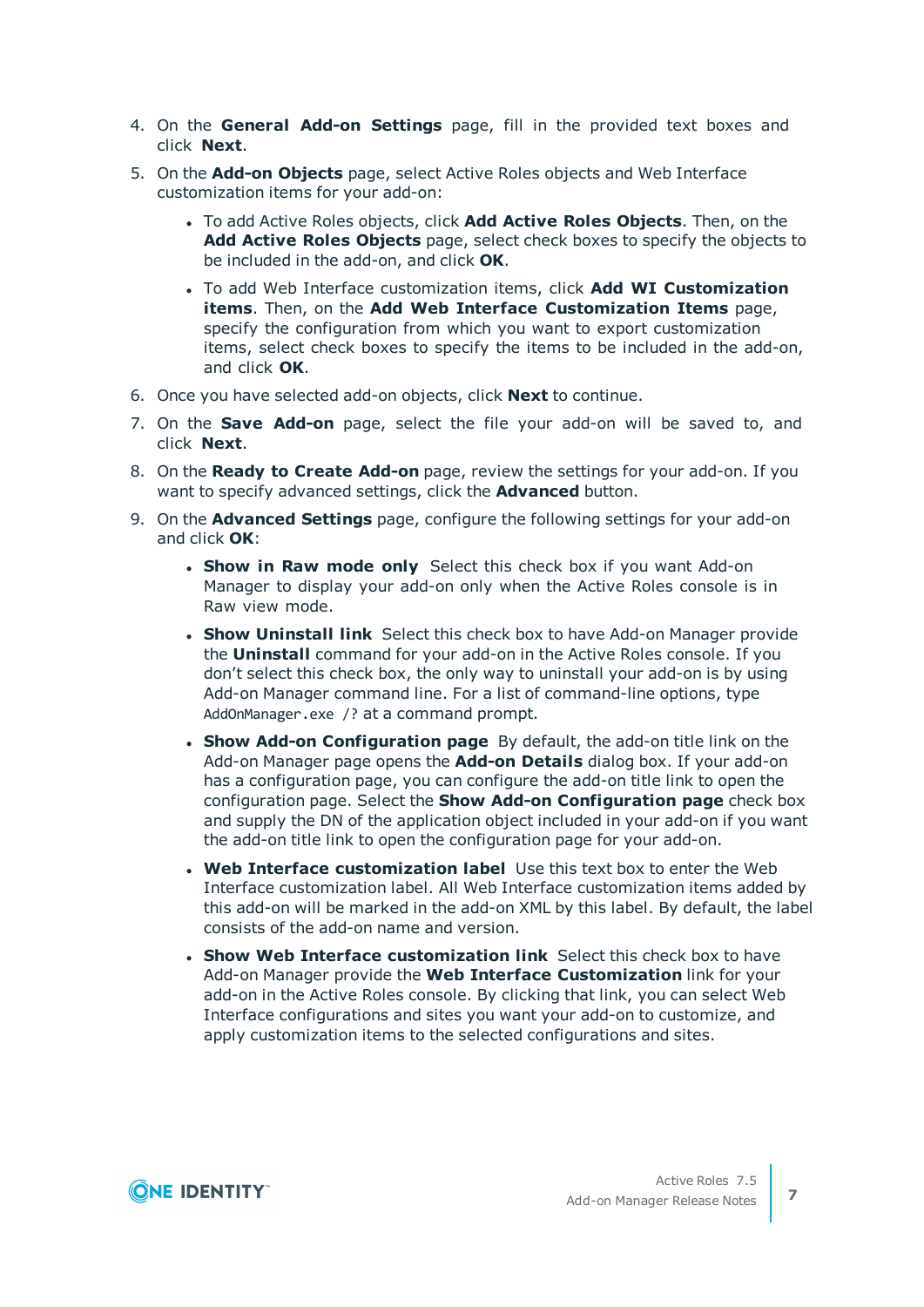- <sup>l</sup> **Apply customization to Site for Administrators** Select this check box for your add-on to apply Web Interface customization items to the Active Roles Web Interface site for Administrators.
- <sup>l</sup> **Apply customization to Site for Help Desk** Select this check box for your add-on to apply Web Interface customization items to the Active Roles Web Interface site for Help Desk.
- <sup>l</sup> **Apply customization to Site for Self-Service** Select this check box for your add-on to apply Web Interface customization items to the Active Roles Web Interface site for Self-Administration.
- **.** In the **System Requirements** area, specify minimum and maximum versions of the Active Roles product supported by your add-on.
- <sup>l</sup> In the **Required add-ons** area, click **Add** to specify add-ons that must be installed before installation of your add-on.
- **Pre-install script** Select this check box to specify a script to run before installing your add-on and enter the script in the text box. Note: Add-on Manager supports only PowerShell scripts.
- **Post-install script** Select this check box to specify a script to run after installing your add-on and enter the script in the text box.
- **Pre-uninstall script** Select this check box to specify a script to run before uninstalling your add-on and enter the script in the text box.
- <sup>l</sup> **Post-uninstall script** Select this check box to specify a script to run after uninstalling your add-on and enter the script in the text box.
- 10. Click **Finish** to create the add-on.

## **Editing an add-on**

You can use the following steps to edit an add-on:

- 1. To open Add-on Editor, click **Create New** on the Add-on Manager application page in the Active Roles console, or click **Add-on Editor** on the **Start** menu.
- 2. In the **Connect to Administration Service** dialog box, select the Active Roles Administration Service you want Add-on Editor to connect to, and specify a user name and password.
- 3. On the **Create or Edit Add-on** page, select the option **Edit the following add-on** and click **Browse** to select the add-on file. Click **Next**.
- 4. On the **General Add-on Settings** page, if necessary, edit the information about your add-on and click **Next**.
- 5. On the **Add-on Objects** page, review Active Roles objects and Web Interface customization items included in your add-on:
	- <sup>l</sup> To add Active Roles objects, click **Add Active Roles Objects**. Then, on the **Add Active Roles Objects** page, select check boxes to specify the objects to

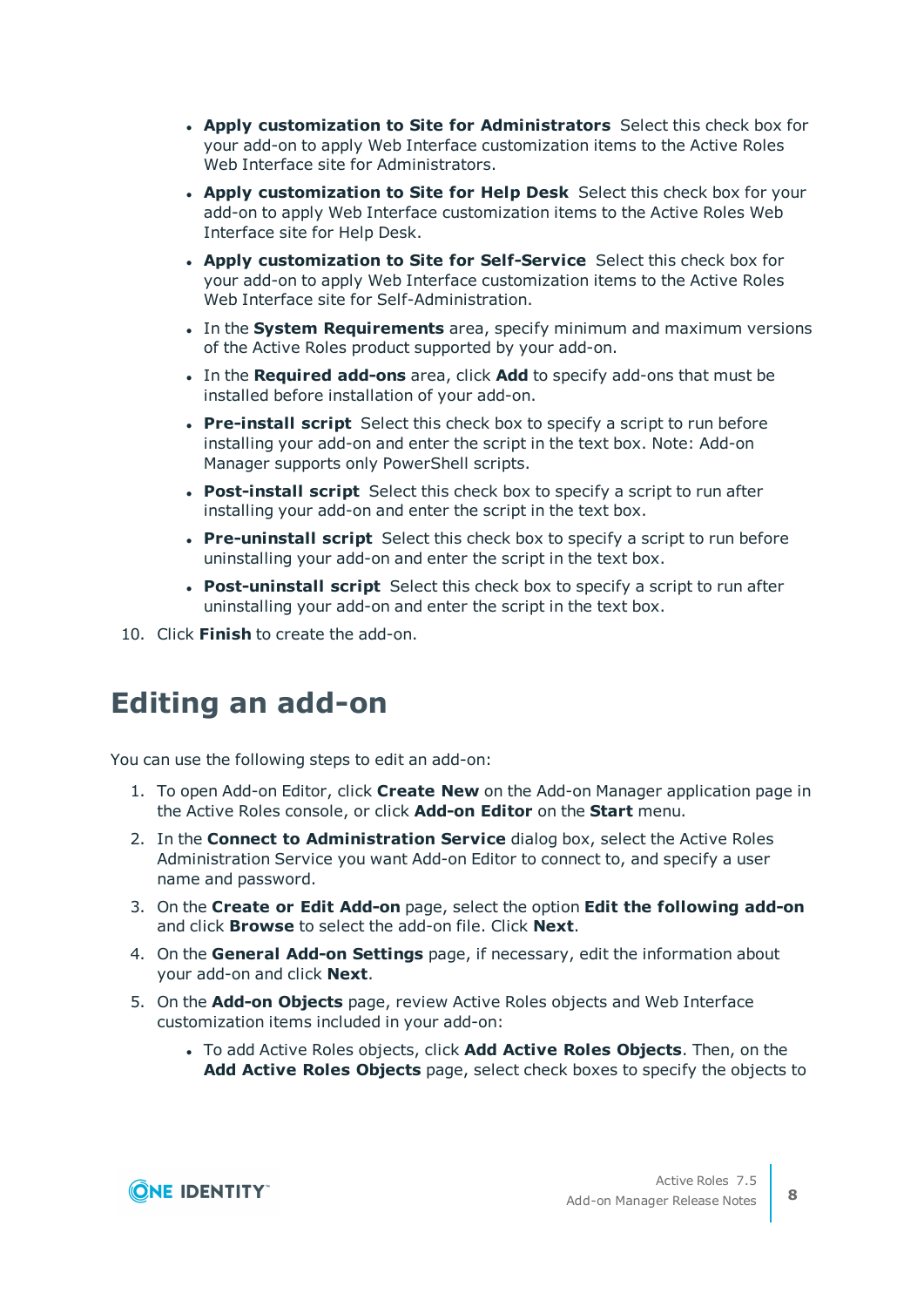be included in the add-on, and click **OK**.

- <sup>l</sup> To add Web Interface customization items, click **Add WI Customization items**. Then, on the **Add Web Interface Customization Items** page, specify the configuration from which you want to export customization items, select check boxes to specify the items to be included in the add-on, and click **OK**.
- 6. Once you have selected add-on objects, click **Next** to continue.
- 7. On the **Save Add-on** page, select the file your add-on will be saved to, and click **Next**.
- 8. On the **Ready to Create Add-on** page, review the settings for your add-on. If you want to specify advanced settings, click the **Advanced** button.
- 9. On the **Advanced Settings** page, configure the following settings for your add-on and click **OK**:
	- **. Show in Raw mode only** Select this check box if you want Add-on Manager to display your add-on only when the Active Roles console is in Raw view mode.
	- **. Show Uninstall link** Select this check box to have Add-on Manager provide the **Uninstall** command for your add-on in the Active Roles console. If you don't select this check box, the only way to uninstall your add-on is by using Add-on Manager command line. For a list of command-line options, type AddOnManager.exe /? at a command prompt.
	- <sup>l</sup> **Show Add-on Configuration page** By default, the add-on title link on the Add-on Manager page opens the **Add-on Details** dialog box. If your add-on has a configuration page, you can configure the add-on title link to open the configuration page. Select the **Show Add-on Configuration page** check box and supply the DN of the application object included in your add-on if you want the add-on title link to open the configuration page for your add-on.
	- <sup>l</sup> **Web Interface customization label** Use this text box to enter the Web Interface customization label. All Web Interface customization items added by this add-on will be marked in the add-on XML by this label. By default, the label consists of the add-on name and version.
	- <sup>l</sup> **Show Web Interface customization link** Select this check box to have Add-on Manager provide the **Web Interface Customization** link for your add-on in the Active Roles console. By clicking that link, you can select Web Interface configurations and sites you want your add-on to customize, and apply customization items to the selected configurations and sites.
	- <sup>l</sup> **Apply customization to Site for Administrators** Select this check box for your add-on to apply Web Interface customization items to the Active Roles Web Interface site for Administrators.
	- <sup>l</sup> **Apply customization to Site for Help Desk** Select this check box for your add-on to apply Web Interface customization items to the Active Roles Web Interface site for Help Desk.

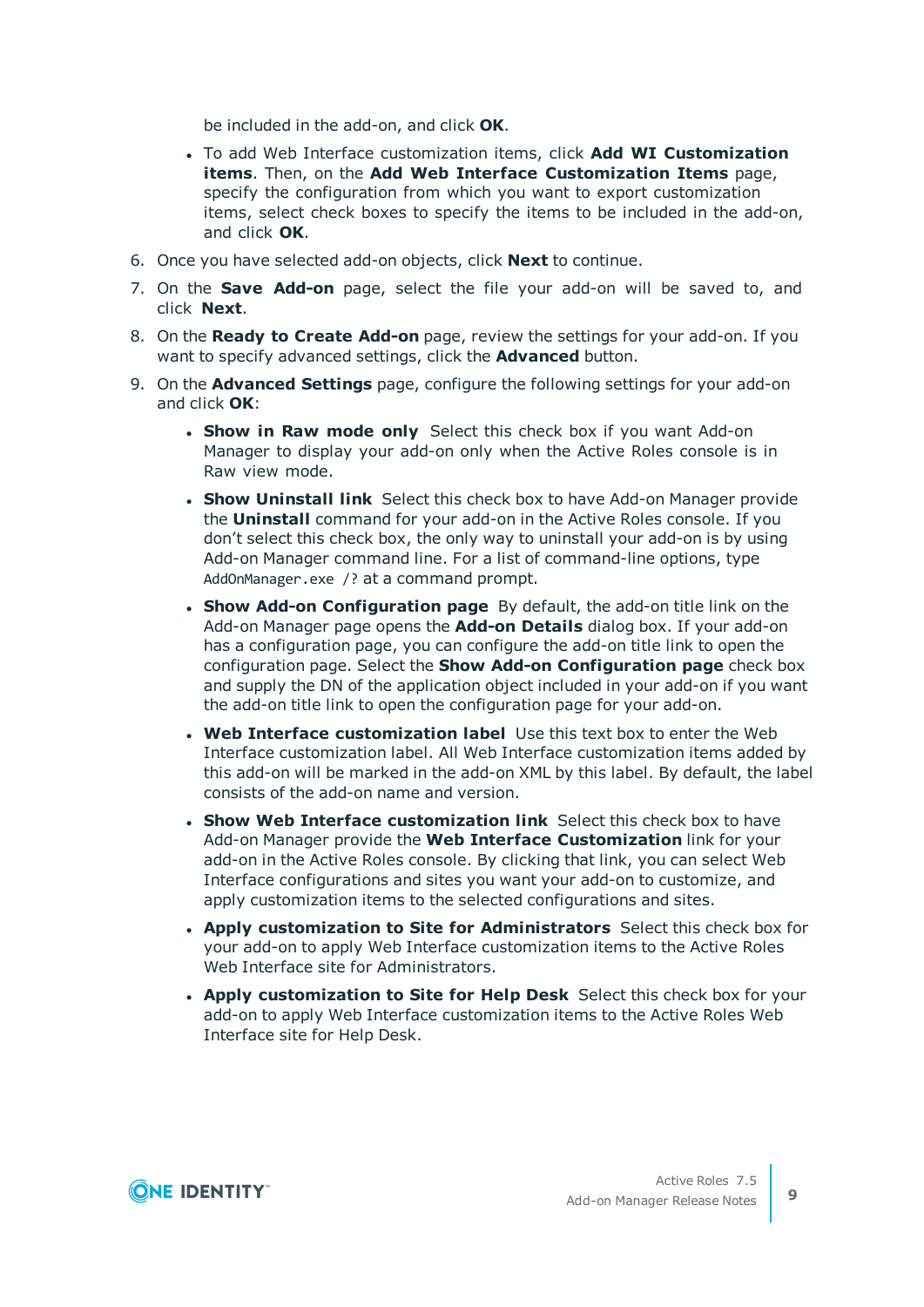- <sup>l</sup> **Apply customization to Site for Self-Service** Select this check box for your add-on to apply Web Interface customization items to the Active Roles Web Interface site for Self-Administration.
- **.** In the **System Requirements** area, specify minimum and maximum versions of the Active Roles product supported by your add-on.
- <sup>l</sup> In the **Required add-ons** area, click **Add** to specify add-ons that must be installed before installation of your add-on.
- **Pre-install script** Select this check box to specify a script to run before installing your add-on and enter the script in the text box. Note: Add-on Manager supports only PowerShell scripts.
- **Post-install script** Select this check box to specify a script to run after installing your add-on and enter the script in the text box.
- **Pre-uninstall script** Select this check box to specify a script to run before uninstalling your add-on and enter the script in the text box.
- **Post-uninstall script** Select this check box to specify a script to run after uninstalling your add-on and enter the script in the text box.
- <span id="page-9-0"></span>10. Click **Finish** to save your change to the add-on.

## **Additional resources**

Join the Active Roles [Community](https://www.quest.com/community/products/one-identity/f/active-roles) to get the latest product information, find helpful resources, test the product betas, and participate in discussions with the Active Roles team and other community members.

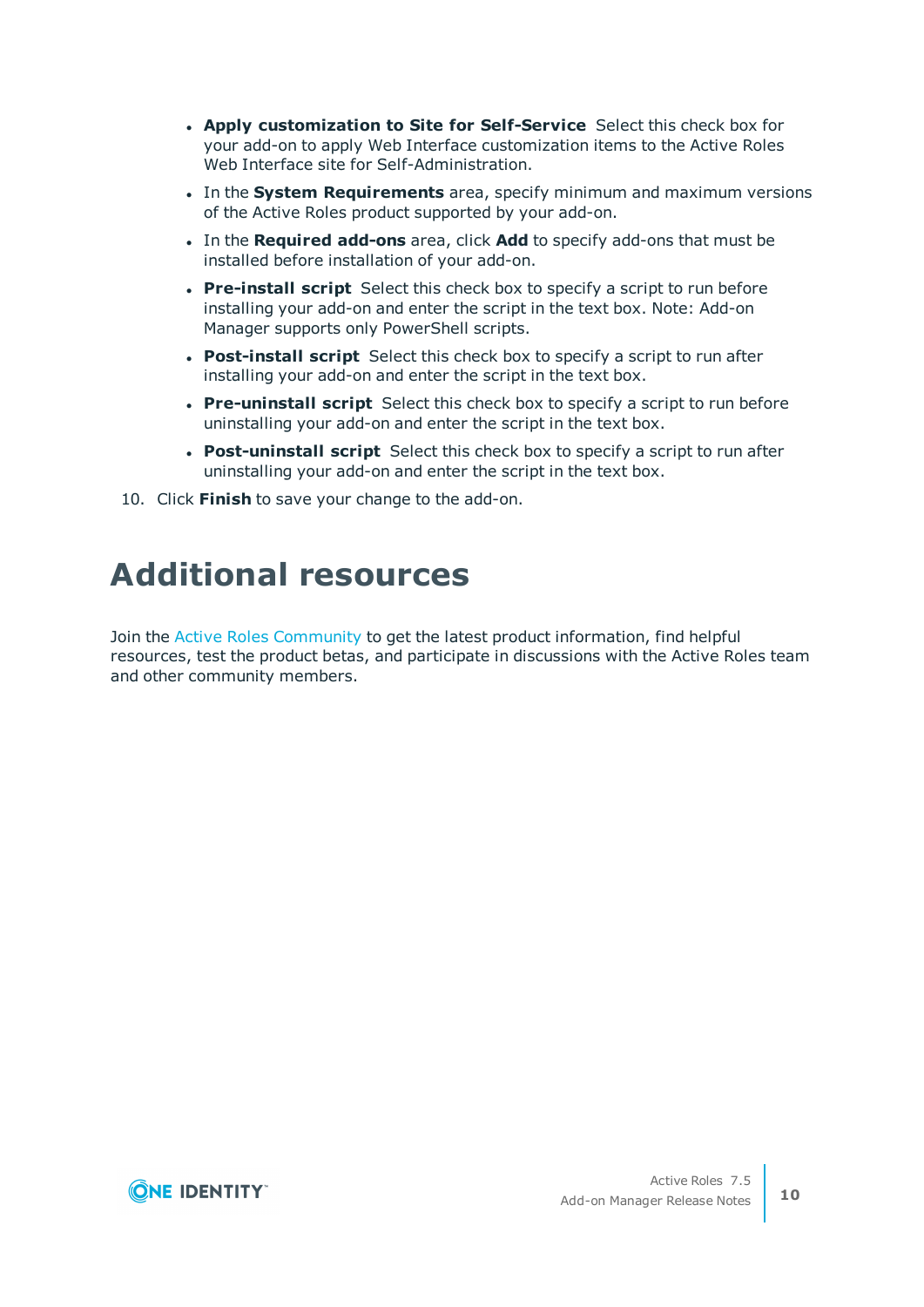## **About us**

One Identity solutions eliminate the complexities and time-consuming processes often required to govern identities, manage privileged accounts and control access. Our solutions enhance business agility while addressing your IAM challenges with on-premises, cloud and hybrid environments.

## **Contacting us**

For sales and other inquiries, such as licensing, support, and renewals, visit <https://www.oneidentity.com/company/contact-us.aspx>.

### **Technical support resources**

Technical support is available to One Identity customers with a valid maintenance contract and customers who have trial versions. You can access the Support Portal at [https://support.oneidentity.com/.](https://support.oneidentity.com/)

The Support Portal provides self-help tools you can use to solve problems quickly and independently, 24 hours a day, 365 days a year. The Support Portal enables you to:

- Submit and manage a Service Request
- View Knowledge Base articles
- Sign up for product notifications
- Download software and technical documentation
- View how-to videos at [www.YouTube.com/OneIdentity](http://www.youtube.com/OneIdentity)
- Engage in community discussions
- Chat with support engineers online
- View services to assist you with your product